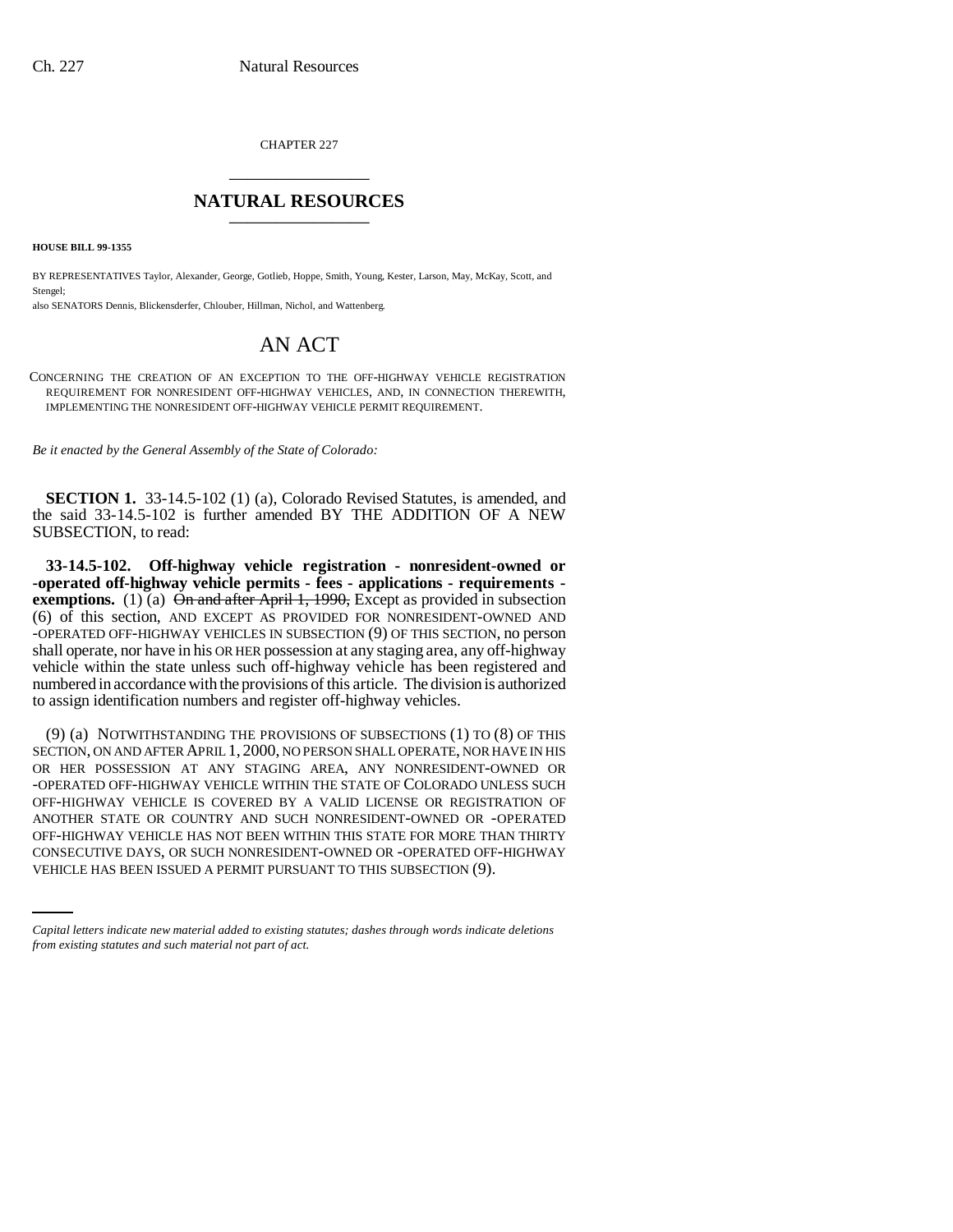(b) THE DIVISION IS HEREBY AUTHORIZED TO ISSUE PERMITS TO NONRESIDENT-OWNED OR -OPERATED OFF-HIGHWAY VEHICLES.

(c) (I) NONRESIDENT OFF-HIGHWAY VEHICLE PERMITS SHALL BE SOLD BY THE AGENTS DESIGNATED PURSUANT TO SECTION 33-12-104, AND THE FEE FOR SAID PERMITS SHALL BE THE FEE PROVIDED PURSUANT TO SECTION 33-10-111 (5).

(II) NONRESIDENT OFF-HIGHWAY VEHICLE PERMITS SHALL BE VALID FOR ONE YEAR OR UNTIL THE FOLLOWING MARCH 31, WHICHEVER COMES FIRST.

(III) THE FEE FOR THE REPLACEMENT OF A LOST, MUTILATED, OR DESTROYED NONRESIDENT OFF-HIGHWAY VEHICLE PERMIT SHALL BE THE FEE SPECIFIED IN SECTION 33-12-101 FOR REPLACEMENT OF PASSES AND REGISTRATIONS.

(d) NONRESIDENT OFF-HIGHWAY VEHICLE PERMITS SHALL BE DISPLAYED AS REQUIRED BY THE DIVISION.

(e) THE FOLLOWING NONRESIDENT OFF-HIGHWAY VEHICLES SHALL BE EXEMPT FROM THE REQUIREMENTS OF THIS SUBSECTION (9):

(I) VEHICLES OWNED BY THE UNITED STATES OR ANOTHER STATE OR POLITICAL SUBDIVISION THEREOF IF SUCH OWNERSHIP IS CLEARLY DISPLAYED ON SUCH VEHICLES;

(II) VEHICLES OPERATED IN AN ORGANIZED COMPETITIVE OR NONCOMPETITIVE EVENT ON PUBLICLY OR PRIVATELY OWNED OR LEASED LAND; EXCEPT THAT THIS EXEMPTION SHALL NOT APPLY UNLESS THE AGENCY EXERCISING JURISDICTION OVER SUCH LAND SPECIFICALLY AUTHORIZES THE ORGANIZED COMPETITIVE OR NONCOMPETITIVE EVENT;

(III) VEHICLES USED STRICTLY ON PRIVATE PROPERTY.

(f) ANY PERSON WHO VIOLATES THE PROVISIONS OF THIS SUBSECTION (9) IS GUILTY OF A CLASS 2 PETTY OFFENSE AND, UPON CONVICTION THEREOF, SHALL BE PUNISHED BY A FINE OF THIRTY-FIVE DOLLARS.

**SECTION 2.** 33-14.5-108 (1), Colorado Revised Statutes, is amended BY THE ADDITION OF A NEW PARAGRAPH to read:

**33-14.5-108. Off-highway vehicle operation prohibited on streets, roads, and highways.** (1) No off-highway vehicle may be operated on the public streets, roads, or highways of this state except in the following cases:

(i) WHEN A PUBLIC UTILITY, AS DEFINED IN SECTION 40-1-103 (1), C.R.S., OR A COOPERATIVE ELECTRIC ASSOCIATION, AS DEFINED IN SECTION 40-9.5-102,C.R.S., OR ANY AGENT THEREOF DESIGNATED SPECIFICALLY FOR THE PURPOSE OF METER READING OR REPAIR, IS USING AN OFF-HIGHWAY VEHICLE FOR BUSINESS PURPOSES.